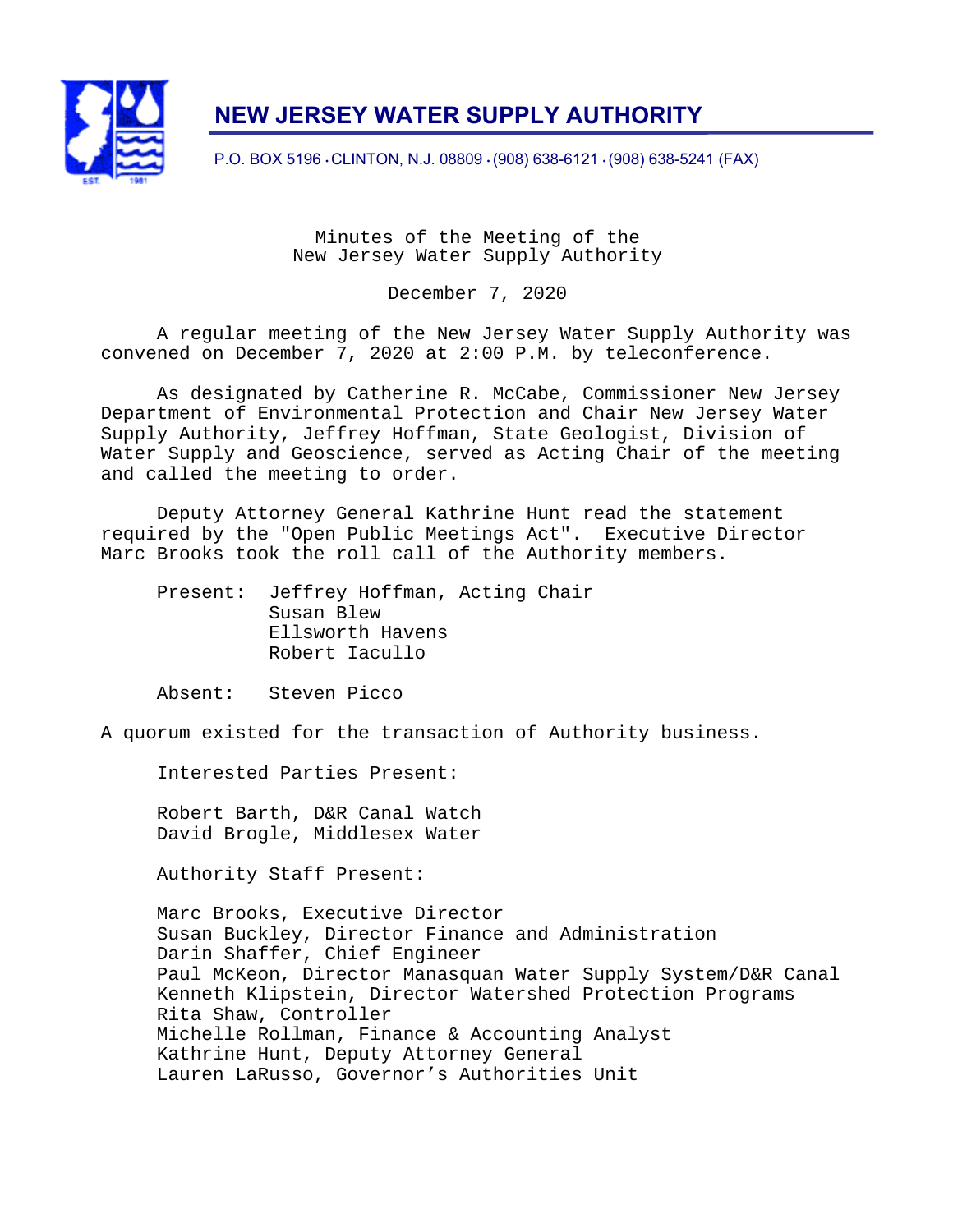# APPROVAL OF THE MINUTES

Acting Chair Hoffman asked for a motion for approval of the Minutes of the November 2, 2020 meeting. Ms. Blew moved the motion approving the Minutes as prepared and the motion was seconded by Mr. Iacullo. The Minutes of the November 2, 2020 meeting were approved by the Board.

#### EXECUTIVE DIRECTOR'S REPORT

 Mr. Brooks stated that everyone has a copy of his report. Mr. Brooks provided an update on the status of employees who have tested positive or are quarantining because of COVID-19.

Mr. Brooks discussed a socially distant tour of the Manasquan facilities, hosted by the Authority, in coordination with the NJDEP, on November 17. The tour participants were state assembly members and their staffs who are part of the Special Committee on Infrastructure and Natural Resources. Several members from NJDEP also attended as did two staff members from the Governor's office.

Mr. Brooks stated that Executive Orders continue to permit all Authority construction projects to continue. Mr. Brooks noted that the contractor and the engineer of the Round Valley Rehabilitation Project have each had COVID-19 cases among their staff. Social distancing, open communication and contact tracing have been successful in curtailing spread on the site.

Mr. Brooks discussed rainfall at Spruce Run and at Manasquan, which was above average in both places for the month of November.

#### COMMUNICATIONS/CORRESPONDENCE

Mr. Brooks stated that there was one item of communication; an article written by Jon Hurdle, published in NJ Spotlight on November 11, entitled "Trump's Bedminster Golf Club wants to keep pulling water from the Raritan Basin."

# UNFINISHED BUSINESS

Mr. McKeon reported on the Manasquan Reservoir System and the Manasquan Water Treatment Plant/Transmission System. Mr. McKeon stated that everyone has a copy of his report. Mr. McKeon stated that the reservoir is at 86 percent of capacity and has been rising. Mr. McKeon anticipates that the reservoir will be at full capacity by the end of the year or in early January. Mr. McKeon stated that operations in the Manasquan System were normal and that there have been no recent events of significance.

Mr. Shaffer reported on the Raritan Basin System. Mr. Shaffer stated that everyone has a copy of his report. Mr. Shaffer stated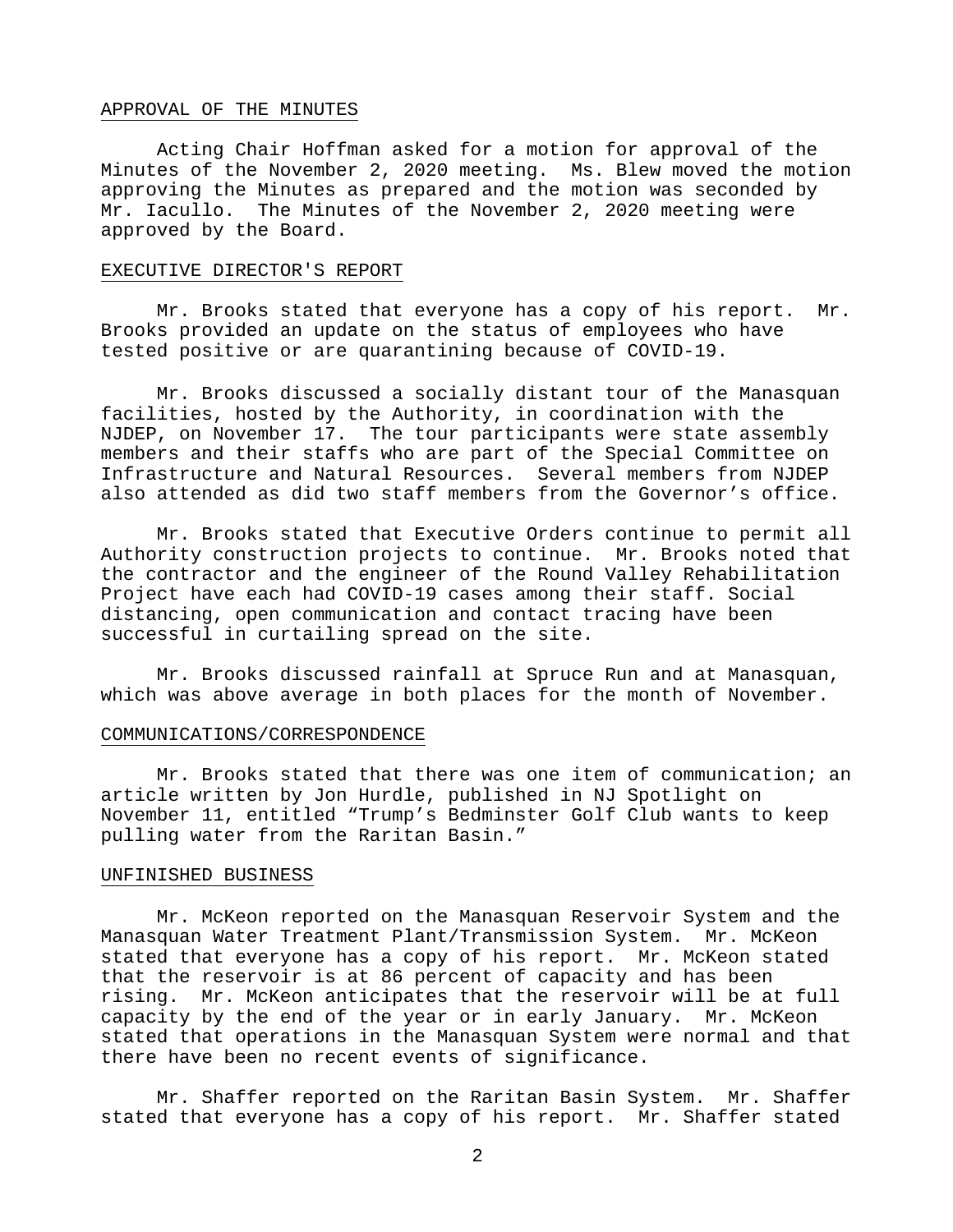that as of today, Spruce Run is at elevation 271.5 or 94 percent of capacity. Round Valley, which is drawn down for the rehabilitation project, is at elevation 360.3 or 66.1 percent of capacity. The combined reservoir capacity is 70.8 percent. The typical combined capacity for this date is 88.3 percent.

Mr. Shaffer stated that Canal operations are normal for this time of year. Mr. Shaffer noted that last week, a significant leak through the canal embankment was observed by canal staff in Franklin Township. Staff was able to promptly halt the leak and repair the embankment by temporarily lowering the canal, installing a clay blanket on the upstream side and a clay cutoff trench in the center of the embankment. A smaller embankment leak was recently observed in the vicinity of the Brookville Wastegate in Stockton. The Authority is monitoring and evaluating this condition while making preparations for repair. Maintenance activities continue to be prioritized and coordinated each day. Using staggered start times, staff continues to operate at normal capacity while maintaining social distancing.

Mr. Shaffer discussed the Canal Dredging Project. Dredging operations in Reach 6, the final Reach, were completed on Saturday, December 5. Equipment demobilization from the canal will begin this week. Sediment transportation from the dewatering site to the beneficial reuse site will begin in January and continue for several months. The volume of dredged sediment cannot be confirmed until a final survey is completed; however, the Authority anticipates being under the bid quantity based on analysis to date. Final completion is expected by early summer.

Mr. Shaffer reported on the Round Valley Reservoir Dams Rehabilitation and Resource Preservation Project. The embankment rehabilitation work remains focused on the Dike. The sand and stone filter drain is completely installed in the toe trench and in both groins. The filter drain has also been tied into the existing blanket drain. The contractor is now poised to extend the filter drain up the embankment slope and continue placement of earthfill above the filter.

Mr. Shaffer discussed other project elements including stockpiling of filter sand and stone, construction of erosion and sediment control measures at the South Dam, and ancillary work on the towers and vaults. Mr. Shaffer noted that there have been four positive COVID-19 cases at the project among the contractor's and consulting engineer's staff over the last month. The cases all appear to be unrelated to each other and were appropriately handled to prevent spread of the virus. County Route 629 remains closed to all traffic and the public within the project area between the Dike and Old Mountain Rd.

Mr. Shaffer stated that the Dredging of the Intake Pond at the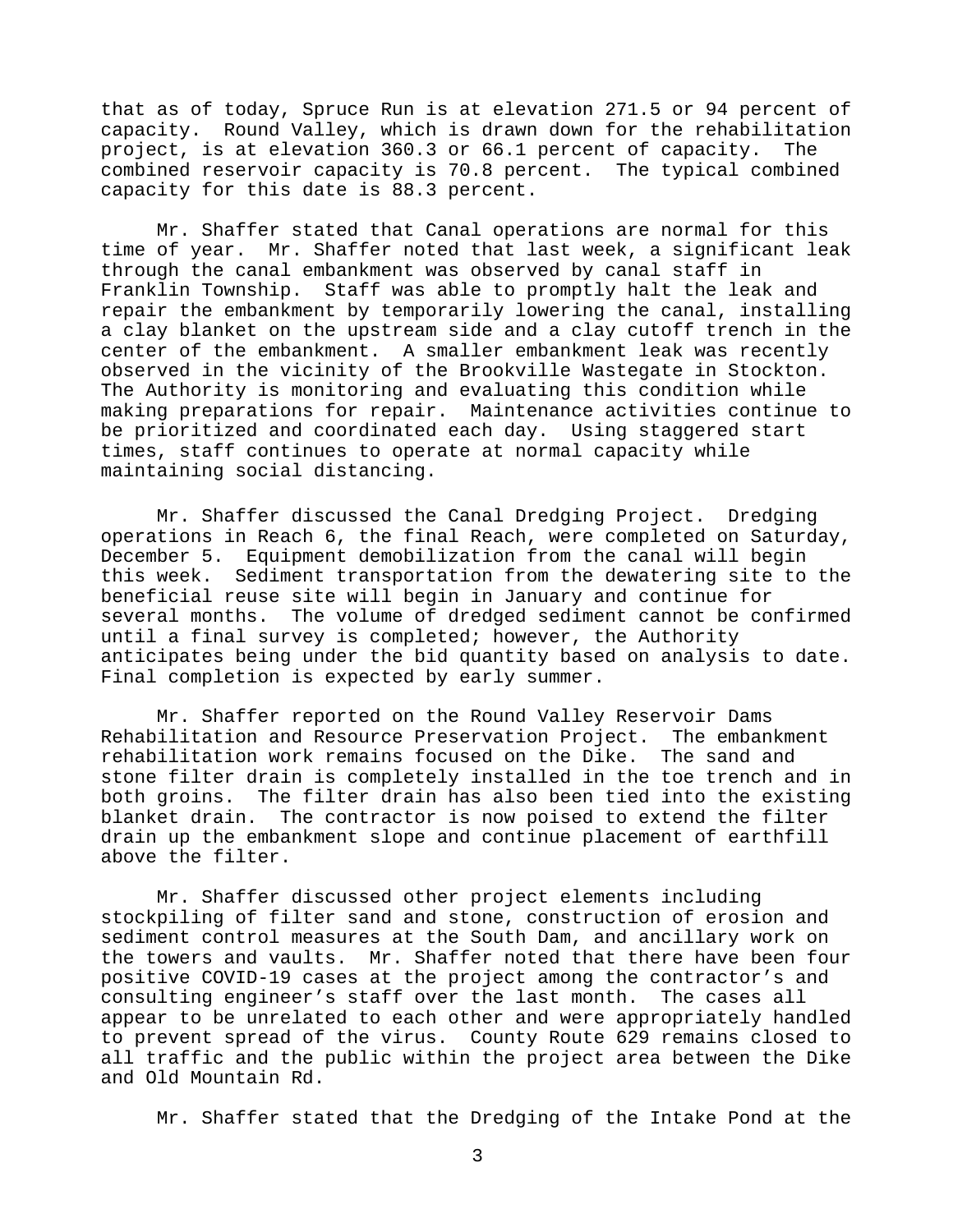South Branch Pump Station is now complete. The contractor has completed all tasks and restored the site. A total of 35,000 cubic yards of accumulated sediment was removed from the pond and hauled to an approved off-site facility. The pond is refilled and available for pumping.

Mr. Shaffer stated that the Island Farm Weir project contractor has been working since late October on tree removal, embankment repairs and additional armoring of the embankment. This work is expected to take less than two months to achieve substantial completion.

Mr. Shaffer stated that there are no change orders to be included in his report and offered to answer any questions.

Mr. Klipstein reported on the Watershed Management Program. Mr. Klipstein stated that everyone has a copy of his report. Mr. Klipstein stated that Authority staff is working on preliminary designs with the contractor for the Spruce Run Biochar Project. The designs analyze the feasibility of installing biochar socks that will capture nutrients which contribute to harmful algal blooms as they come into the Spruce Run Reservoir from the Mulhockaway Creek. Authority staff is meeting with representatives from New Jersey State Parks and New Jersey Fish and Wildlife to begin the approval and permitting processes for the work which will be conducted on land under their jurisdiction. Mr. Klipstein anticipates a March project installation.

# NEW BUSINESS

Ms. Shaw provided a staff report on the unaudited financial statements at September 30, 2020. Ms. Shaw noted that the financial statements have been distributed to all interested parties and are available on the Authority website as required by bond resolutions.

Ms. Shaw stated that the financial statements for the three months ending September 30, 2020 show favorable results of operations. The change in net position was \$2.5 million in comparison to \$2.9 million for the same period last year. Income from operations for the three months totaled \$2.6 million which is a decrease of \$89 thousand from this time last year. Total Operating Revenue of \$8.1 million and total Operating Expenses of \$5.4 million are in line with the budget for the period. A decrease in non-operating revenue is due to a decrease in the fair market value of our long term investments and a reduction of interest income, reflecting a drop in interest rates over the period. Ms. Shaw offered to answer questions and Mr. Brooks stated that no Board action was required.

Ms. Buckley provided the background information on the resolution approving the Annual Report of the New Jersey Water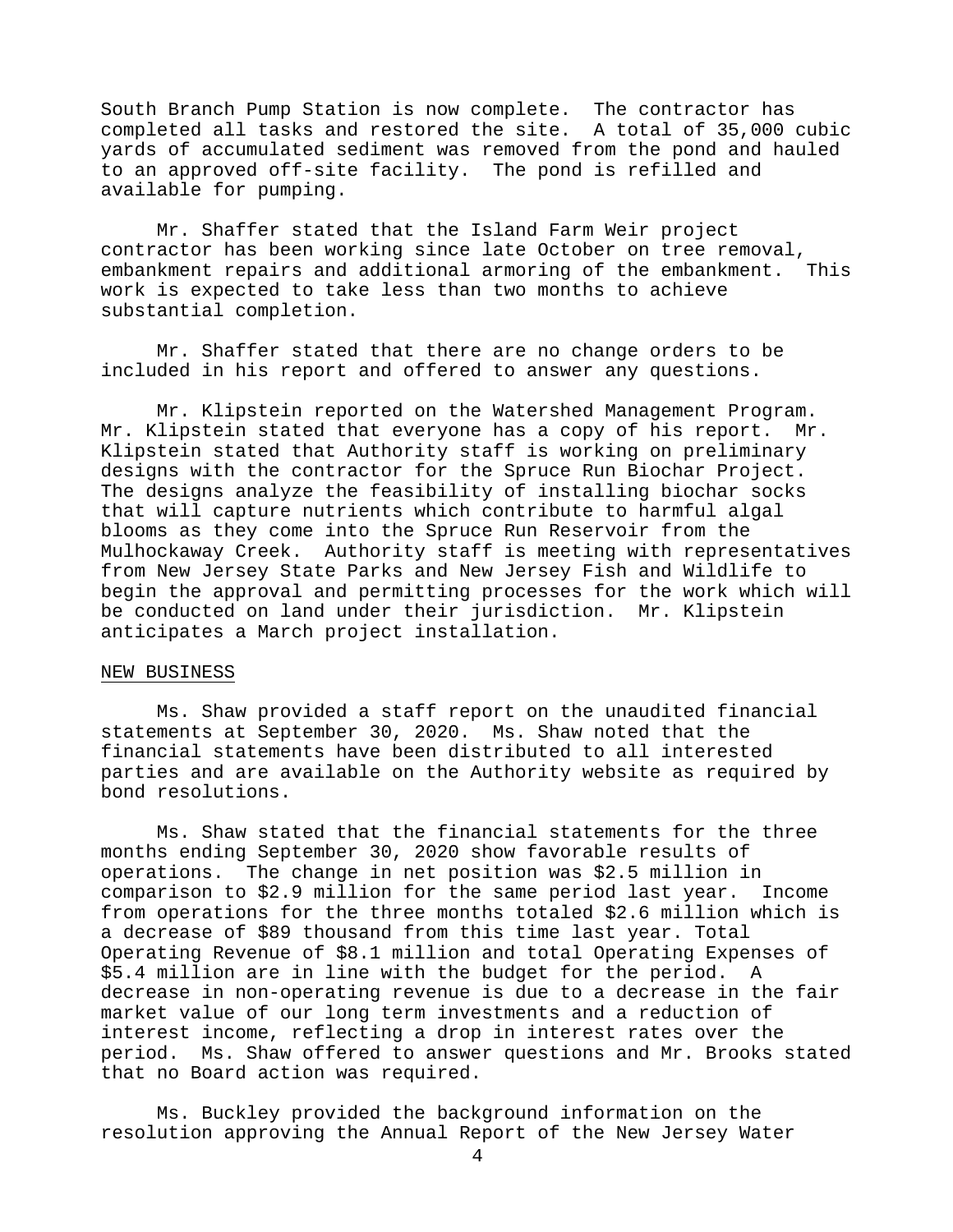Supply Authority for 2020. Ms. Buckley stated that everyone has a copy of the Authority's Annual Report for fiscal year 2020. Authority statute and Executive Order 37 require that the Authority issue an Annual Report by the last day in February. Ms. Buckley stated that the report must address several items, which include a report and review of operations and actions of the Authority, audited financial statements, discussion of internal financial controls, efficiencies, and tie-in to the State's economic growth. All of the required items have been included in the Annual Report. Upon board approval, the annual report will be posted on the Authority's website and provided to the required parties.

Mr. Iacullo moved the resolution approving the 2020 Annual Report of the New Jersey Water Supply Authority. Ms. Blew seconded the motion for the Resolution. All Authority members approved the Resolution.

Mr. McKeon provided background information on the resolution authorizing the award of a contract for the replacement of 40,000 pounds of granular activated carbon at the Manasquan Water Treatment Plant. Mr. McKeon stated that by agreement with the Southeast Monmouth Municipal Utilities Authority, the Authority provides for the regular replacement of granular activated carbon. Mr. McKeon described the use and need for the material. Mr. McKeon described the bid process in which three bid packages were received for consideration. Mr. McKeon stated that staff reviewed the bids for content, adherence to technical specifications and completeness and found the low bid from Nichem Company to be in compliance and in line with the approved budget. Mr. McKeon stated that Nichem Company has provided the material several times over the past ten years.

Ms. Blew moved the resolution authorizing the Executive Director to enter into a contract with Nichem Company of Newark, New Jersey to furnish all labor, equipment and materials necessary for granular activated carbon replacement at the Manasquan Water Treatment Plant for a lump sum of \$50,000. Mr. Iacullo seconded the motion for the Resolution. All Authority members approved the Resolution.

Mr. Klipstein provided background information on the Resolution authorizing the Executive Director to execute an agreement with the New Jersey Department of Environmental Protection for the project "Watershed Restoration and Protection Plan for Spruce Run Reservoir." Mr. Klipstein stated that in August 2020, the Authority was awarded \$80,000 in Watershed Restoration Grant funding from the New Jersey Department of Environmental Protection to implement the project proposal. The proposed resolution will allow the Authority to enter into the agreement and begin project work.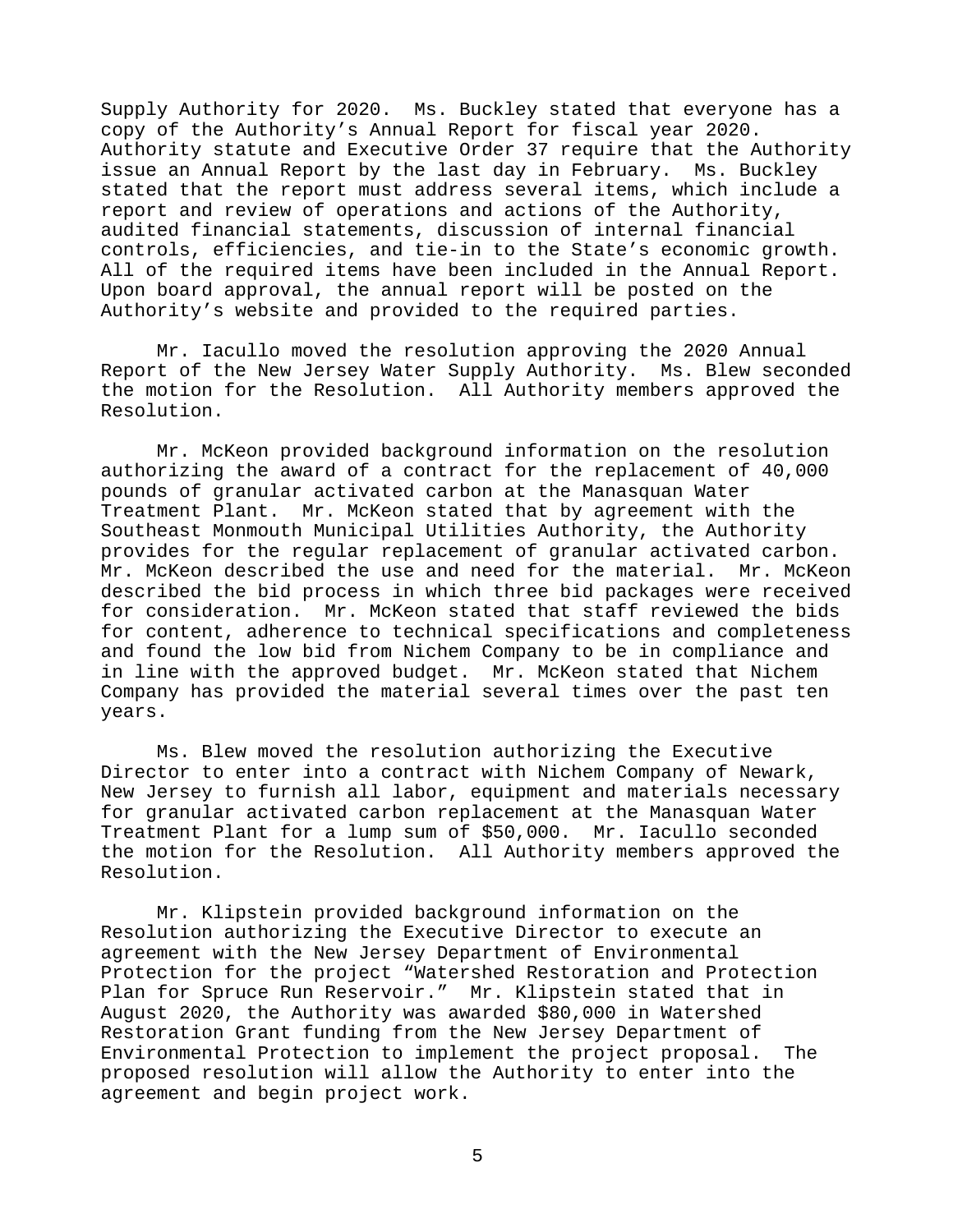Mr. Havens moved the Resolution to authorize the Executive Director to enter into a contract agreement with the New Jersey Department of Environmental Protection for the Authority's participation in the project "Watershed Restoration and Protection Plan for Spruce Run Reservoir. Ms. Blew seconded the motion for the Resolution. All Authority members approved the Resolution.

Mr. Brooks provided background information on the Resolution to adopt the New Jersey Water Supply Authority meeting schedule for 2021. Mr. Hoffman stated that the dates were distributed with the Board package and asked for any questions or discussion. Ms. Blew moved the Resolution to adopt the New Jersey Water Supply Authority meeting schedule for 2021. Mr. Havens seconded the motion for the Resolution. All Authority members approved the Resolution.

Acting Chair Hoffman stated that the Authority annually elects a Vice Chair, Treasurer, Secretary and Assistant Secretary.

Acting Chair Hoffman nominated Steven Picco for Vice Chair, Robert Iacullo for Treasurer, Susan Blew for Secretary and Ellsworth Havens for Assistant Secretary. Acting Chair Hoffman asked if there were any other nominations or discussion from the floor. There were none. Mr. Iacullo moved the resolutions to elect Steven Picco as Vice Chair, Robert Iacullo as Treasurer, Susan Blew as Secretary and Ellsworth Havens as Assistant Secretary. Mr. Havens seconded the motion. All Authority members approved the Resolutions.

Acting Chair Hoffman stated that the proposed Committees and their memberships are as listed in the resolution as it was distributed. Acting Chair Hoffman asked if there were any other nominations or discussion from the floor. There were none. Mr. Iacullo moved the resolution concerning the appointment of Committee members for 2021. Ms. Blew seconded the motion. All Authority members approved the Resolution.

Ms. Buckley provided background information on the resolution authorizing the Executive Director to negotiate and execute a contract with Trump National Golf Club for renewal of uninterruptible service from the Raritan Basin System. Ms. Buckley stated that the proposed contract renewal is for uninterruptible water supply for Trump National Golf course in Bedminster. The golf course has a ten-year contract with the Authority for 0.189 mgd of which 0.17 mgd is consumptive, for irrigation and potable water supply. The contract will expire on December 31, 2020. Ms. Buckley stated that as a result of the pandemic and pursuant to the Permit Extension Act, the New Jersey Department of Environmental Protection renewed the golf course's Water Allocation Permit with no change in terms and conditions for one year. Accordingly, a one year water purchase contract extension is being considered so that the Water Allocation Permit and the contract will be co-terminus.